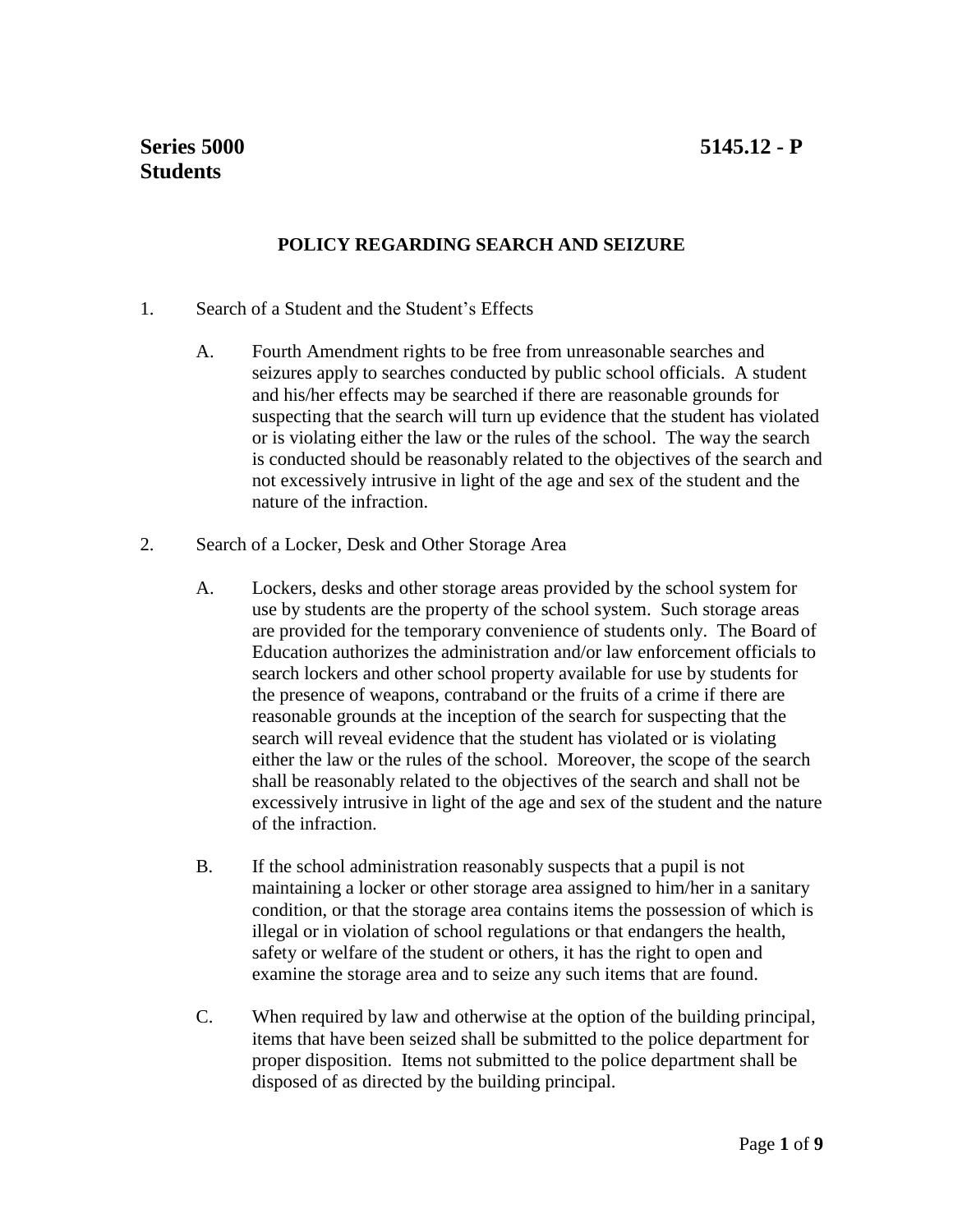- 3. The decision to search shall be made by the principal or the principal's designee. The search shall be made in the presence of at least one witness. Discovery of illegal or dangerous materials shall be reported to the Office of the Superintendent.
- 4. Vehicle Searches on School Grounds

The privilege of bringing a student-operated motor vehicle onto school premises is hereby conditioned on consent by the student driver to allow the search of that motor vehicle when there is reasonable cause for as search of that motor vehicle. The act of bringing a motor vehicle upon school premises will allow school officials to presume consent by the student, parent or guardian, or owner of the vehicle for a search of that motor vehicle. Refusal by a student, parent or guardian, or owner of the vehicle to allow access to motor vehicle on school premises at the time of a request to search motor vehicle will be cause of termination, without further hearing, of the privilege of bringing a motor vehicle onto school premises. The Principal, or a building Administrator, may request a law enforcement officer to search a motor vehicle on school premises, subject to provisions to this policy.

Use of drug-detection dogs and metal detectors, similar detective devices; and/or breathalyzers and other passive alcohol screening devices may be used only upon the expressed authorization of the Superintendent, in accordance with such procedures as the Superintendent may devise.

Legal References:

Conn. Gen. Stat. §10-221 Conn. Gen. Stat. § 54-33n, Searches Conn. General Stat. §10-221 Boards of Education to Prescribe Rules.

New Jersey v. T.L.O.; 469 U.S. 325 (1985) New Jersey v. T.L.O., 53 U.S.L.W. 4083 (1985)

BOE APPROVED: 02.23.21 REVISED: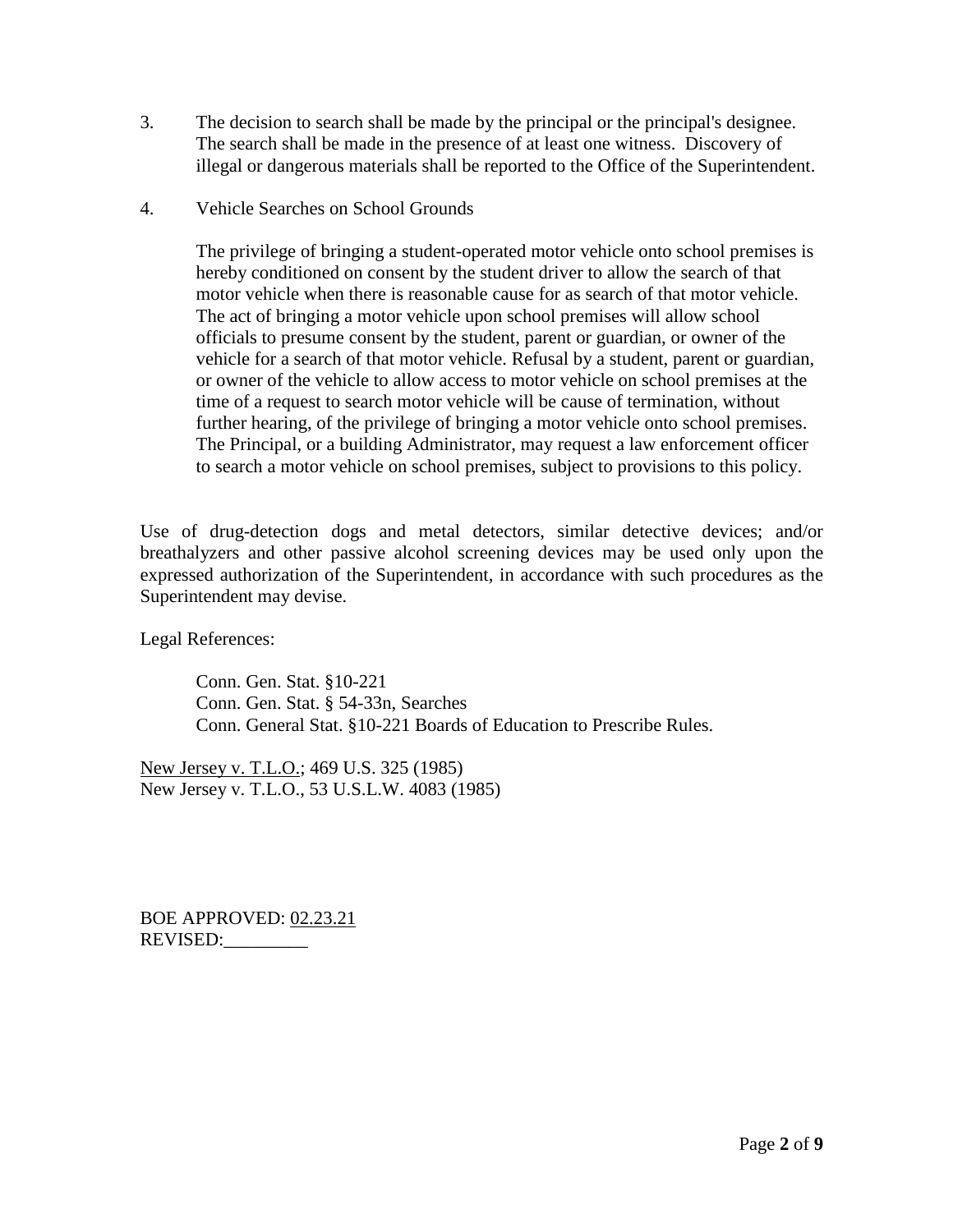## **ADMINISTRATIVE REGULATION REGARDING SEARCH AND SEIZURE**

### 1. Search of a Student and the Student's Effects

- A. All searches of students shall be conducted or directed by an authorized school administrator, i.e., the principal or vice principal, in the presence of a witness.
- B. A search of a student's handbag, gym bag, cellular telephone, personal electronic device or similar personal property carried by a student may be conducted if there are reasonable grounds for suspecting that the search will produce evidence that the student has violated or is violating either the law or the rules of the school. A student's other effects are also subject to the same rule. Effects may include motor vehicles located on school property.
- C. A search of a student's person may be conducted only if there are reasonable grounds at the inception of the search for suspecting that the search will reveal evidence that the student has violated or is violating either the law or the rules of the school. Moreover, the scope of the search shall be reasonably related to the objectives of the search and shall not be excessively intrusive in light of the age and sex of the student and the nature of the infraction. Metal detectors, breathalyzers and/or drug sniffing dogs may be used to detect the presence of contraband, including weapons, drugs or alcohol, in furtherance of this policy and to the extent authorized by law.
- D. Strip searches are prohibited except when there are reasonable grounds for suspecting that such a search will produce evidence of conduct which places students, staff or school property in immediate danger. Such searches may be conducted at the request of the school principal, generally by a member of the police department. During such searches, a member of the school staff shall be present at all times as a witness, and both the police officer conducting the search and the witness shall be of the same sex as the student searched.
- E. Any evidence of illegal conduct or conduct violative of the rules of the school produced as a result of searches according to these regulations shall be subject to seizure. Where required by law and otherwise at the option of the building principal, such evidence shall be submitted to the police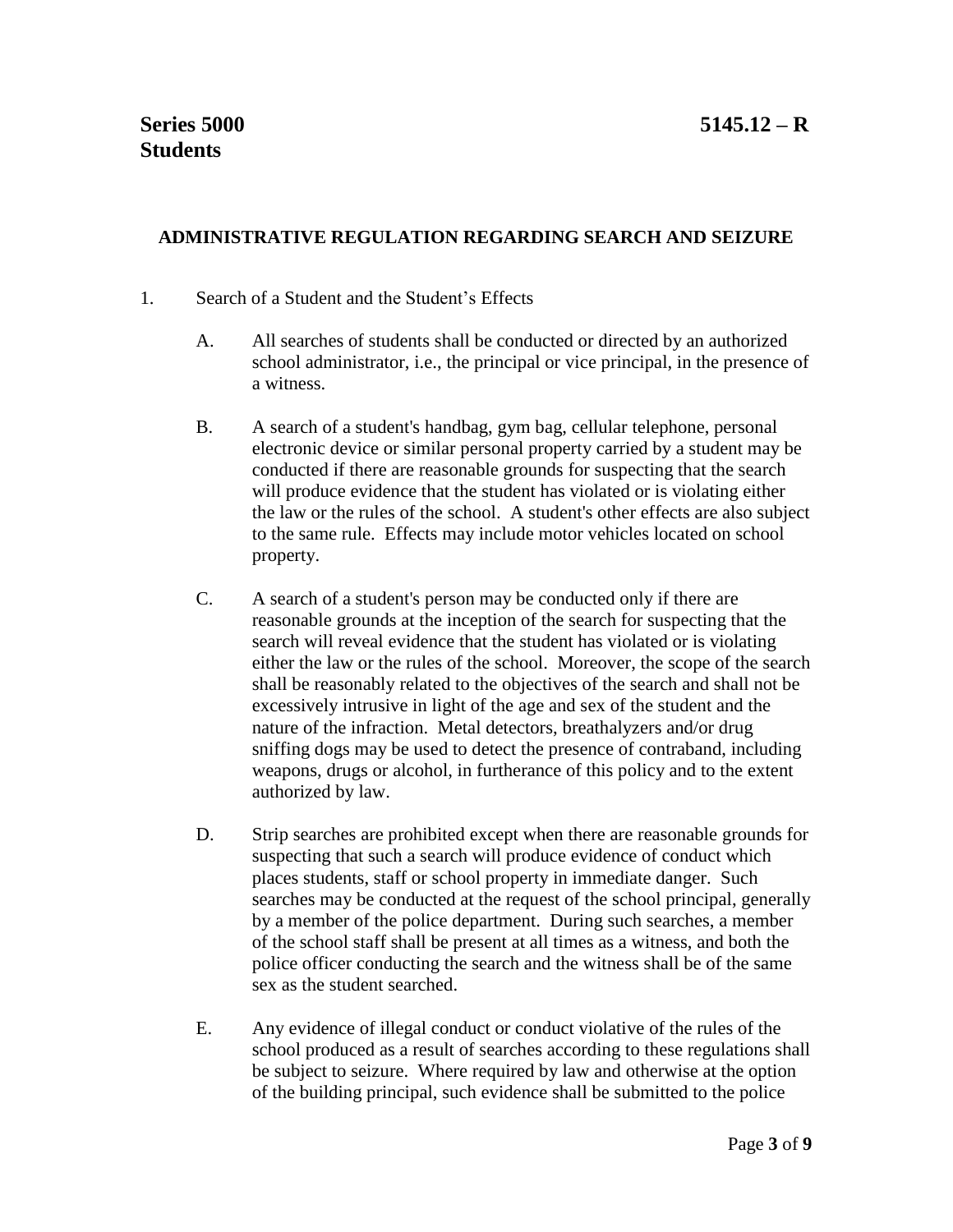department for proper disposition. Evidence not submitted to the Police Department shall be disposed of as directed by the building principal.

- 2. Search of a Locker, Desk and Other Storage Area
	- A. The Regional School District No. 17 Board of Education provides lockers, desks, gym baskets and other storage areas in which pupils may keep and store personal belongings and materials provided by the Board of Education. Such storage areas are the property of the Board of Education.
	- B. No pupil shall keep or store personal belongings or materials provided by the Regional School District No. 17 Board of Education in any storage area other than one provided by the Regional School District No. 17 Board of Education and designated for the pupil's use by the school administration.
	- C. Each pupil shall be responsible for maintaining any storage area assigned to the pupil for the pupil's use in an orderly and sanitary condition.
	- D. No pupil shall keep or store in a storage area assigned to the pupil for the pupil's use any item the possession of which is illegal or in violation of school regulations or that endangers the health, safety or welfare of self or others (such as matches, chemicals, ammunition, weapons, drugs, tobacco, alcoholic beverages, etc.).
	- E. The use of lockers and other storage areas by pupils is a privilege. At all times such storage areas remain the property of the Regional School District No. 17 Board of Education. If the school administration reasonably suspects that a pupil is not maintaining a storage area assigned to the pupil in a sanitary condition, or that the locker contains items the possession of which is illegal or in violation of school regulations or that endangers the health, safety or welfare of the student or others, it has the right to open and examine the storage area and to seize any such items that are found. The school administration may authorize law enforcement officials to search lockers/storage areas.
	- F. When required by law and otherwise at the option of the building principal, items that have been seized shall be submitted to the police department for proper disposition. Items not submitted to the police department shall be disposed of as directed by the building principal.

#### Legal References:

#### Connecticut General Statutes:

Section 10-221, Boards of education to prescribe rules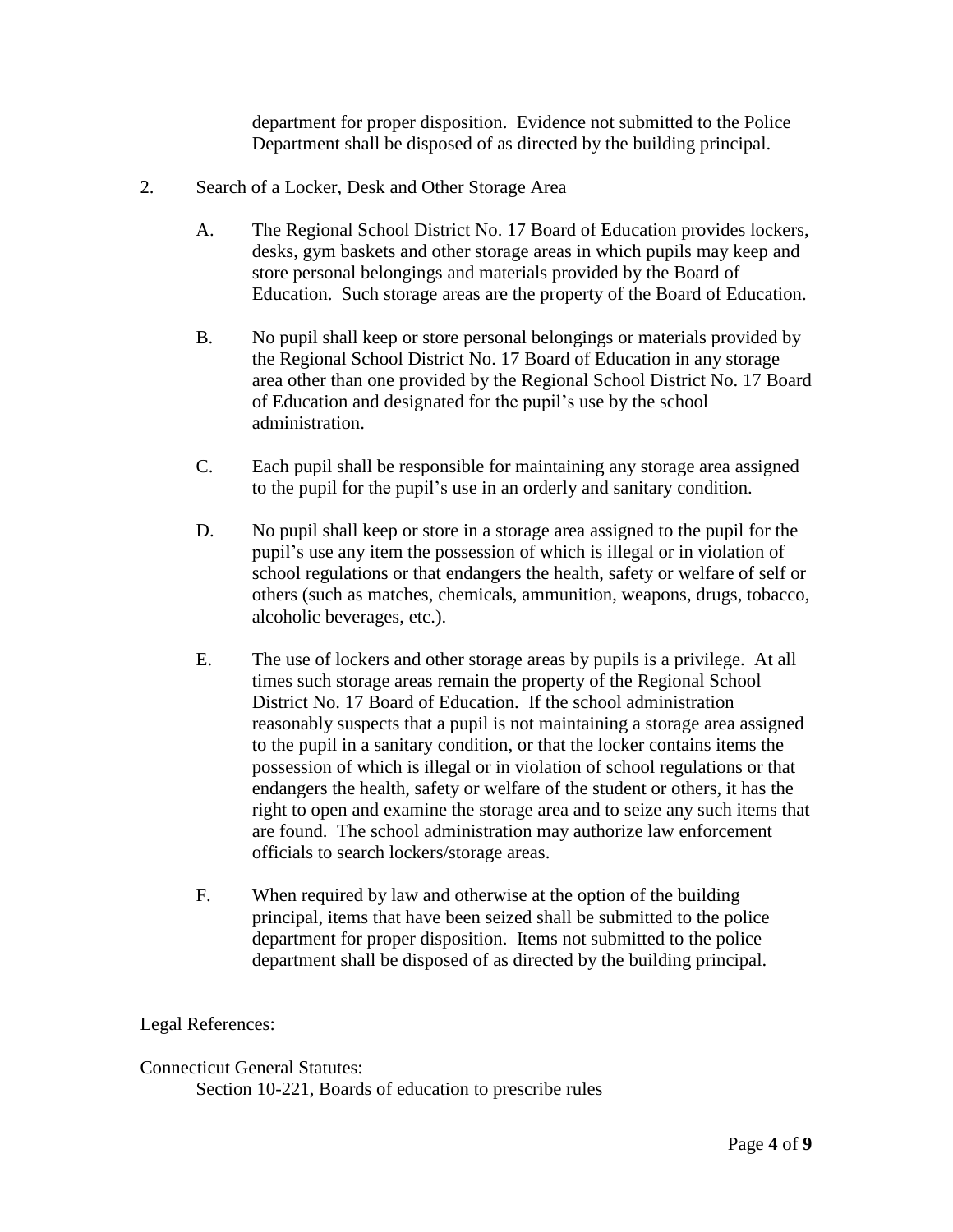Section 54-33n, Searches

New Jersey v. T.L.O., 469 U.S. 325 (1985)

BOE APPROVED: 02.23.21 REVISED: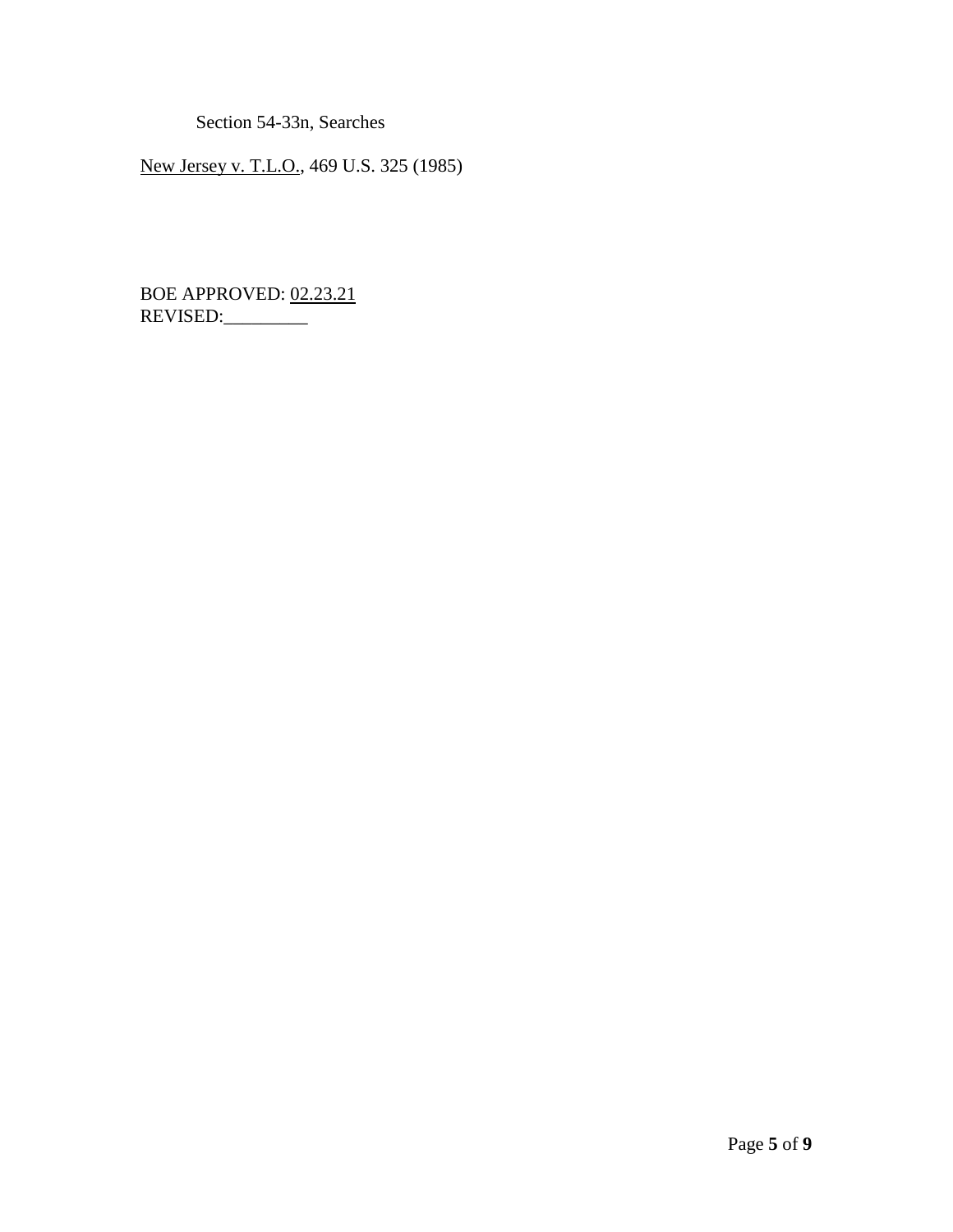### **ADMINISTRATIVE REGULATION REGARDING SEARCH AND SEIZURE ADDENDA REGARDING USE OF DOGS ON SCHOOL PROPERTY**

The Board shall permit the administration to invite law enforcement agencies or other qualified agencies or individuals to search school property with dogs specially trained when necessary to protect the health and safety of students, employees or property, and for the purpose of detecting the presence of illegal substances or contraband, including alcohol and/or drugs.

The use of trained detection dogs is subject to the following:

- 1. The administration shall authorize the search and the Principal or his/her designee shall be present while the search is taking place.
- 2. All school property such as lockers, classrooms, parking areas and storage areas may be searched.
- 3. Dogs shall not be used in rooms occupied by persons except as part of a program designed to inform students/parents of the capabilities of the dogs. Individual(s) shall not be subjected to a search by dogs.
- 4. Parents and students shall be notified of the Board's policy concerning search and seizure and this regulation, which shall be publicized to students. Specific dates of planned searches need not be released
- 5. When conducting a search of an individual or his/her effects based upon a dog's signal, the Principal or his/her designee shall conform to the requirements of the Board's policy and regulation pertaining to searches of a student, his/her effects and/or locker searches.
- 6. The administration of the district shall have sole authority for determining internal disciplinary action in regard to illegal substances or contraband on school property.
- 7. Although detection dogs may be under the control of law enforcement agencies, the administration of the district shall have sole determination as to when a sweep of school property will be conducted.
- 8. When detection dogs are employed, the school should follow standard protocol for a lockdown procedure prior to the dogs and their handlers entering the building.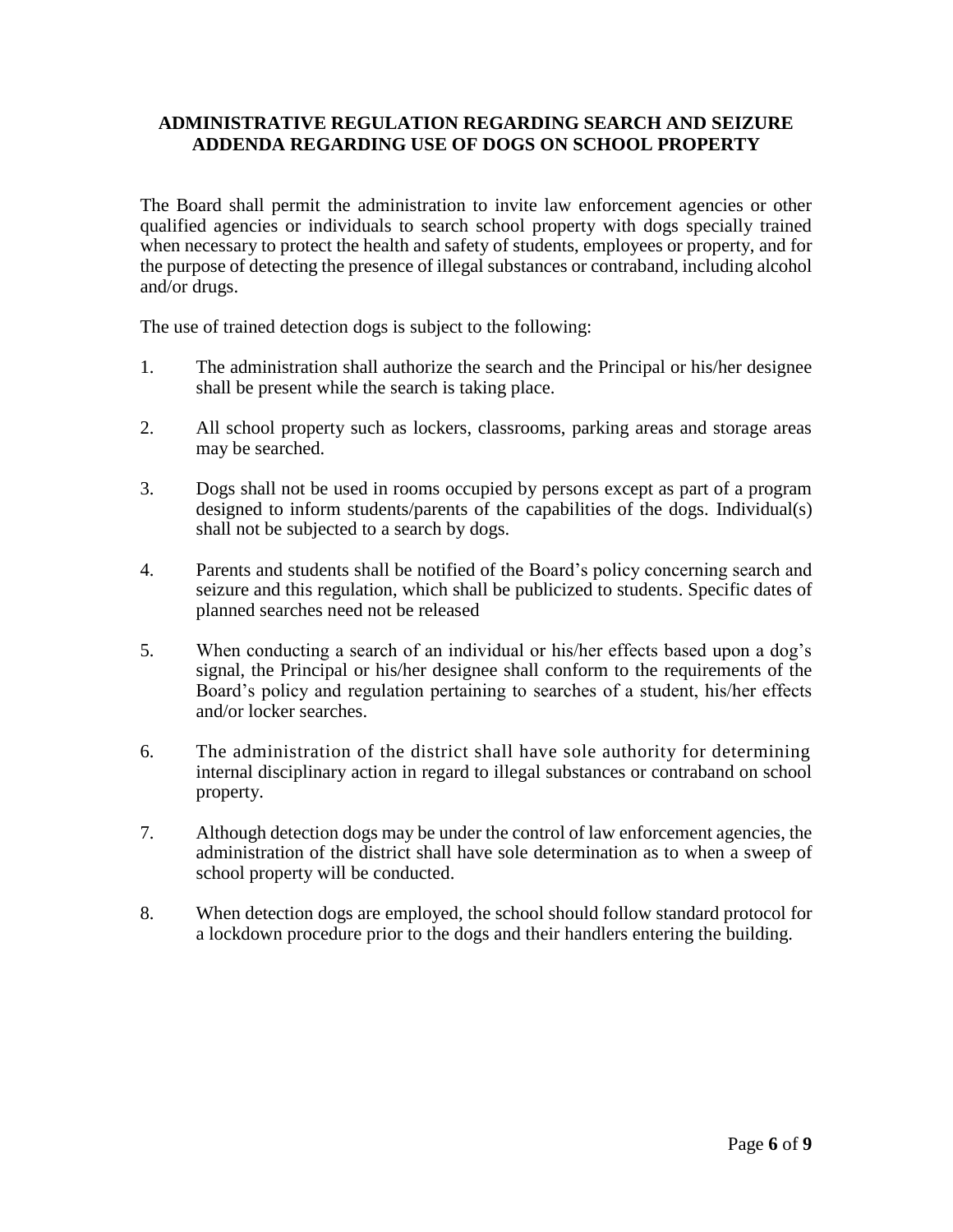### **ADMINISTRATIVE REGULATION REGARDING SEARCH AND SEIZURE ADDENDA REGARDING USE OF BREATHALYZERS ON SCHOOL PROPERTY**

The Regional School District No. 17 Board of Education (the "Board") supports the use of both passive alcohol screening ("PAS") devices and breathalyzers during the school day or at school-sponsored events, on or off campus, to deter the use of alcohol by students in the Regional School District No. 17 Public Schools (the "District") and to promote the health and safety of all students.

This regulation provides the basic structure for the use of passive alcohol sensors and breathalyzers in this District to detect/confirm alcohol consumption by students. Such instruments shall be used by the District to 1) to confirm a reasonable suspicion that a particular student has used or is under the influence of alcohol at school during the school day, or at a voluntary, extracurricular school-sponsored event; and/or 2) systematically screen students attending extracurricular/voluntary school-sponsored events for possible alcohol use.

The passive alcohol sensor ("PAS") device is a non-invasive high-speed breath alcoholscreening instrument which can be used as a "sniffer" for overt or covert alcohol detection. This device may be used to sample a student's breath in order to detect alcohol use, with results reported as either "positive" or "negative."A breathalyzer is a device that detects and measures alcohol in expired air so as to determine the concentration of alcohol in a person's blood.

Only designated school personnel will be trained in the use of the PAS device and/or breathalyzer test. All testing instruments shall be properly calibrated and will be checked for accuracy and for full calibration in accordance with the manufacturer's standards. Testing of students using these devices will be conducted in a separate area, to the extent practicable, to maintain student privacy.

Results from a PAS device or breathalyzer will be maintained in a confidential manner, and released in accordance with district policy and state and federal law.

# A. Testing to Confirm Reasonable Suspicion of Alcohol Use

If there is reasonable suspicion that a student is under the influence of alcohol at school or at a school-sponsored event, the student shall be removed to a separate area for observation and questioning concerning alcohol consumption. The student will be informed as to how the PAS device operates and will be asked to breathe across the intake part of the device. Testing will be conducted by trained personnel, in a separate area whenever possible, to maintain student privacy. Any student who tests positive will be asked to submit to a second test using a breathalyzer. If the student tests positive for a second time, the school will contact the student's parents. If necessary, the student will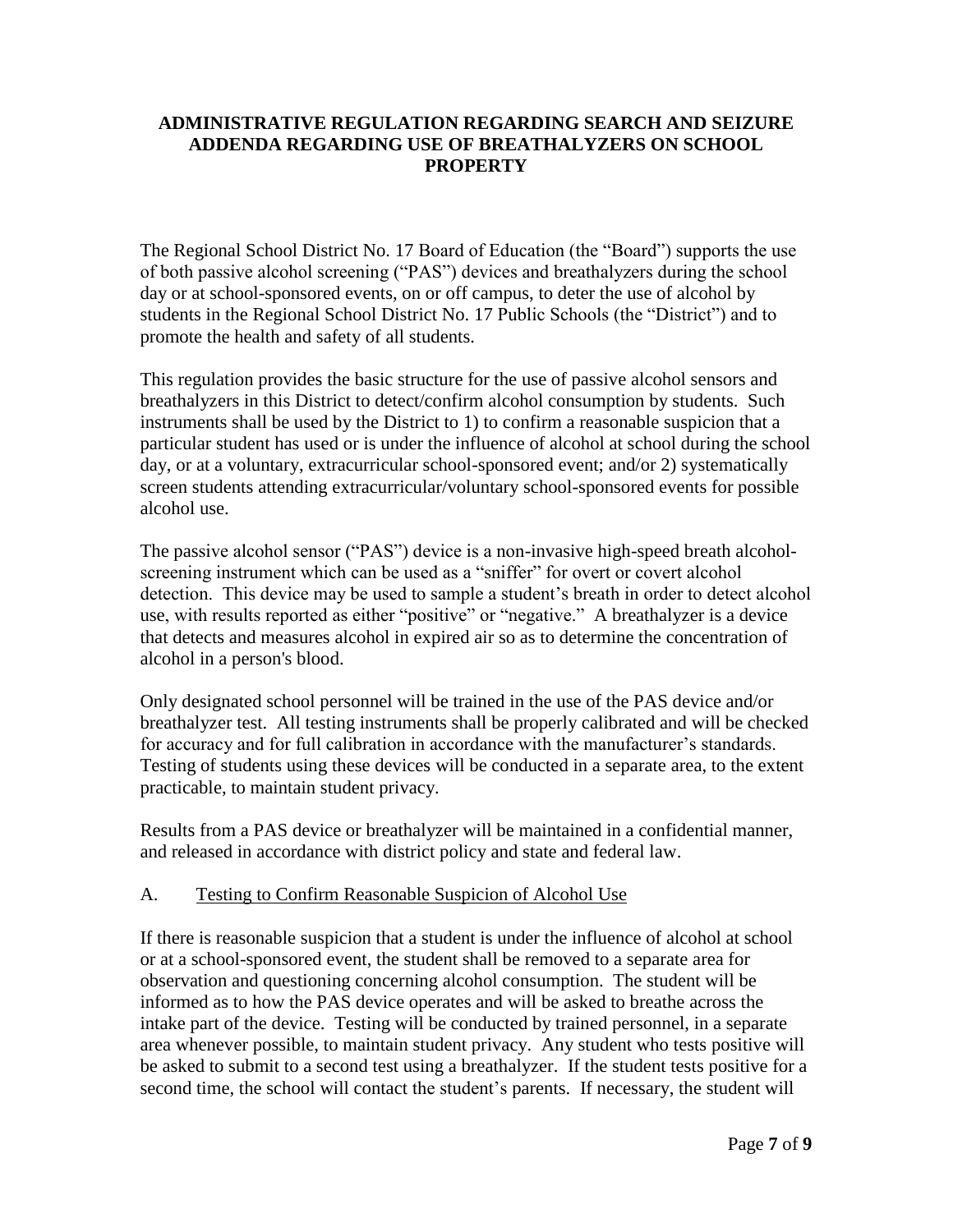be brought to the school nurse for medical treatment and emergency medical protocols shall be followed.

If the student tests positive on either test, or if the student refuses to take the test when there is reasonable suspicion of alcohol use, the student may be subject to appropriate disciplinary action consistent with District policies and procedures.

Reasonable suspicion shall include, but not be limited to, any of the following:

- 1. Observed use or possession of alcohol;
- 2. Alcohol odor or the presence of an alcohol container;
- 3. Slurred speech, unsteady gait, lack of coordination, bloodshot or glazed eyes; or
- 4. Marked changes in personal behavior not attributable to other factors.

## B. Extracurricular/Voluntary School-Sponsored Events

The Board also allows for the use of PAS devices and breathalyzers in connection with students' participation in extracurricular/voluntary school-sponsored events and activities without the need for school personnel to first have reasonable suspicion of alcohol use. Such suspicionless testing will occur only if students are notified prior to the event or school-sponsored activity that a PAS or breathalyzer may be used, and that they may be denied entry and/or removed from the event or activity for either refusing to submit to such testing or for testing positive for alcohol use. Students will be notified through a variety of means, including orientation programs, student handbooks and/or electronic publication.

When PAS devices and/or a breathalyzer will be used at a voluntary school-sponsored event (i.e. school dances, proms, etc.), such devices shall be administered as follows:

- 1. All students participating in the activity or school-sponsored event will be asked to submit to a PAS screening. Students will be asked to breathe across the intake part of the device.
- 2. If the PAS device detects alcohol, the student shall be removed to a separate area for observation and questioning concerning alcohol consumption. After fifteen (15) minutes, the student will be asked to submit to a breathalyzer test to confirm the presence of alcohol.
- 3. Should the student test positive after the second test, school personnel will contact the student's parents and the student shall be removed/denied entry to the activity or school-sponsored event.